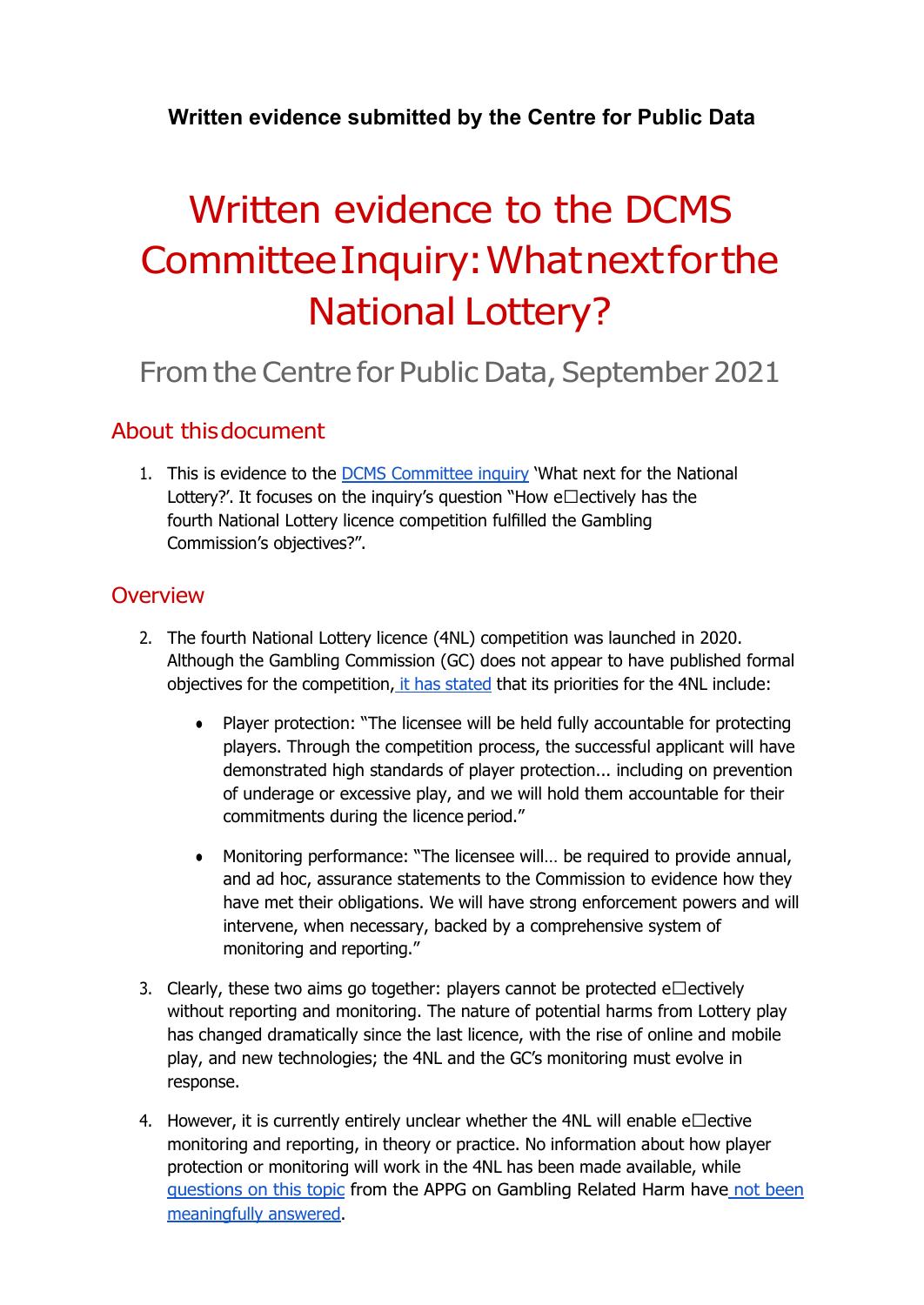- 5. There are various potential harms that players can su $\Box$ er from Lottery play, including una $\Box$ ordable and addictive play, and it is unclear how these are monitored now or will be in future. Also, the Lottery is apparently already using technologies such as data-driven profiling and targeted advertising, and it is unclear how or if the impact of these on harmful play is being monitored.
- 6. The GC has not made it easy for researchers to feed into the 4NL monitoring requirements. Reporting requirements in the 4NL have been made available to potential licence bidders, but not (we understand) to MPs or other stakeholders. In addition, the GC [turned](http://grh-appg.com/wp-content/uploads/2021/09/CH-to-GC-on-Lottery-Competition-June-18.pdf) [down](http://grh-appg.com/wp-content/uploads/2021/09/CH-to-GC-on-Lottery-Competition-June-18.pdf) [a](http://grh-appg.com/wp-content/uploads/2021/09/CH-to-GC-on-Lottery-Competition-June-18.pdf)n invitation to appear before the APPG to discuss the 4NL, and has not engaged with stakeholders with expertise on harm monitoring during the development of the 4NL.
- 7. What is clear is that researchers and gambling campaigners are frequently hampered in their work by a lack of reporting data, and MPs struggle to obtain data from the GC on even basic information that might highlight harmful play in their communities.
- 8. We are therefore concerned that the 4NL and the process to award it may not protect the interests of all lottery participants, particularly in relation to how that gambling-related harms are monitored and reported.

## Potential harms: unaffordableplay

- 9. National Lottery sales have risen strongly in recent years, particularly during the Covid-19 pandemic. During 2020/21, Camelot saw [ottery](https://www.camelotgroup.co.uk/news/camelot-uk-lotteries-limited-2020-21-financial-results/) [sales](https://www.camelotgroup.co.uk/news/camelot-uk-lotteries-limited-2020-21-financial-results/) [rise](https://www.camelotgroup.co.uk/news/camelot-uk-lotteries-limited-2020-21-financial-results/) [above](https://www.camelotgroup.co.uk/news/camelot-uk-lotteries-limited-2020-21-financial-results/) [£8](https://www.camelotgroup.co.uk/news/camelot-uk-lotteries-limited-2020-21-financial-results/) [billion](https://www.camelotgroup.co.uk/news/camelot-uk-lotteries-limited-2020-21-financial-results/) for the first time.
- 10. This raises questions about potential harms caused by  $\mu$ na  $\Box$ ordable spending. While total National Lottery spending is capped at a maximum of £750 per week per individual, this is likely to be una $\Box$ ordable for many people.
- 11. However, it is unclear whether either Camelot or the GC currently monitor  $a\Box$ ordability for either individuals, or across communities: no such data is reported publicly, and the GC's [response](http://grh-appg.com/wp-content/uploads/2021/09/Re-National-Lottery-APPG-GRH-060721.pdf) [t](http://grh-appg.com/wp-content/uploads/2021/09/Re-National-Lottery-APPG-GRH-060721.pdf)o [questions](http://grh-appg.com/wp-content/uploads/2021/09/CH-to-GC-on-Lottery-Competition-June-18.pdf) [from](http://grh-appg.com/wp-content/uploads/2021/09/CH-to-GC-on-Lottery-Competition-June-18.pdf) [the](http://grh-appg.com/wp-content/uploads/2021/09/CH-to-GC-on-Lottery-Competition-June-18.pdf) [APPG](http://grh-appg.com/wp-content/uploads/2021/09/CH-to-GC-on-Lottery-Competition-June-18.pdf) [about](http://grh-appg.com/wp-content/uploads/2021/09/CH-to-GC-on-Lottery-Competition-June-18.pdf) [monitoring](http://grh-appg.com/wp-content/uploads/2021/09/CH-to-GC-on-Lottery-Competition-June-18.pdf) [d](http://grh-appg.com/wp-content/uploads/2021/09/CH-to-GC-on-Lottery-Competition-June-18.pdf)id not mention a $\Box$ ordability.
- 12. A $\Box$ ordability for individuals can be assessed via customer profiling (Camelot already profiles customers with Experian), and a $\Box$ ordability across communities can be monitored by aggregating revenues by postcode and other administrative geographies, and comparing them with ONS and other socioeconomic data.
- 13. However, it is unclear whether any such data is currently being reported by Camelot or monitored by the GC, or will be required in the 4NL.
- 14. What is known is that MPs have been [unable](https://questions-statements.parliament.uk/written-questions/detail/2020-03-04/25203) [to](https://questions-statements.parliament.uk/written-questions/detail/2020-03-04/25203) [obtain](https://questions-statements.parliament.uk/written-questions/detail/2020-03-04/25203) [data](https://questions-statements.parliament.uk/written-questions/detail/2020-03-04/25203) [on](https://questions-statements.parliament.uk/written-questions/detail/2020-03-04/25203) [Lottery](https://questions-statements.parliament.uk/written-questions/detail/2020-03-04/25203) [spending](https://questions-statements.parliament.uk/written-questions/detail/2020-03-04/25203) even aggregated at constituency level, though it is unclear why this should be commercially sensitive.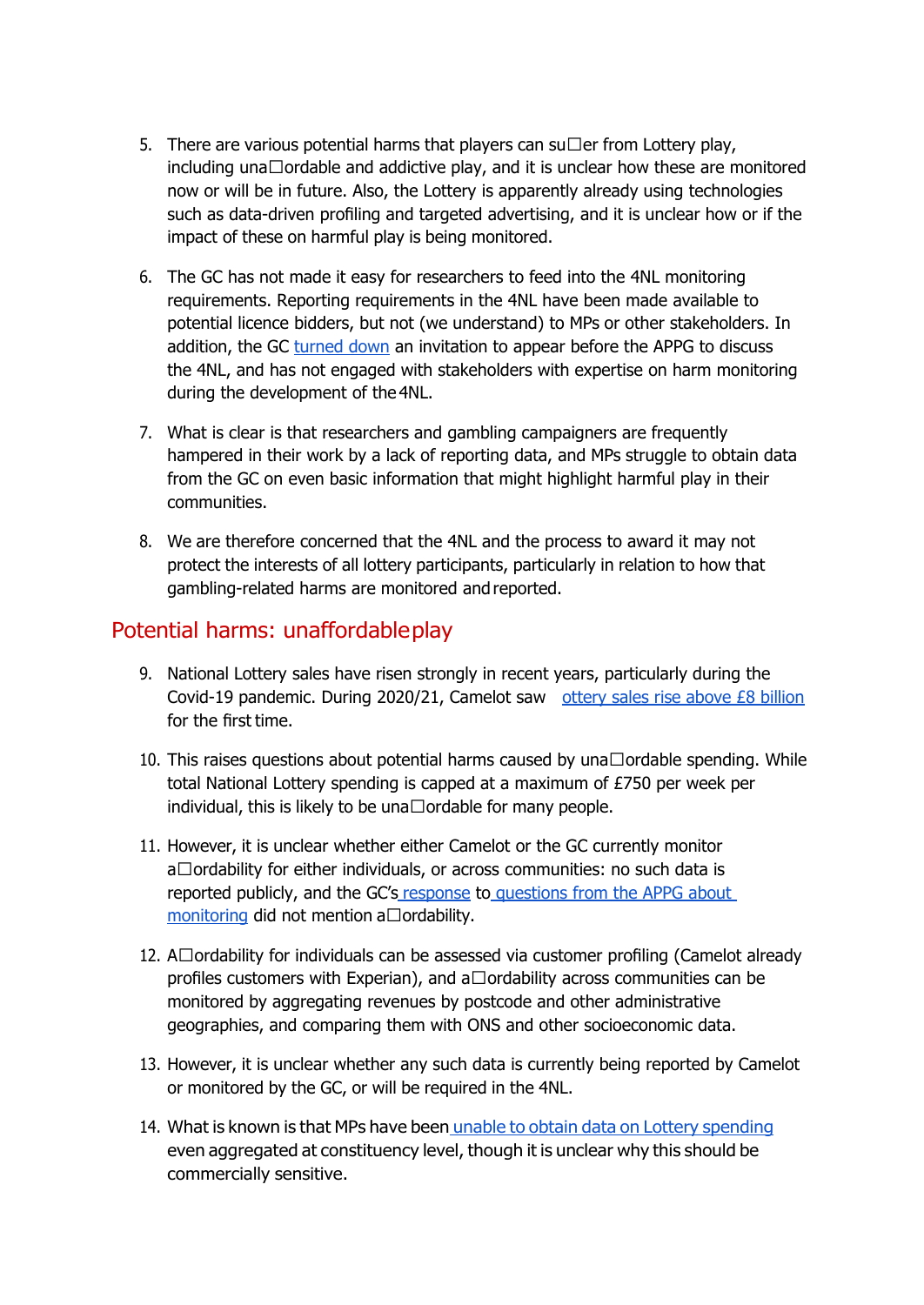# Potential harms: addictive play

- 15. Another potential form of harm is addictive gambling, where players gamble frequently despite negative consequences or a desire tostop.
- 16. The Lottery's rising sales have been driven particularly by 'instant win' and online games. This raises questions about whether lower barriers to playing these games, their potentially addictive nature, and the use of algorithms in online game design and targeting, might be creating addictivebehaviour.
- 17. Addictive play can be monitored from data by e.g. looking for patterns of addictive behaviour, such as 'sprees' and 'chasing losses', in player transactions, and looking at total time spent playing and how often self-bans are revoked.
- 18. However, it is unclear whether any such data is currently being reported or monitored, or will be required in the 4NL; again, the GC's [response](http://grh-appg.com/wp-content/uploads/2021/09/Re-National-Lottery-APPG-GRH-060721.pdf) [t](http://grh-appg.com/wp-content/uploads/2021/09/Re-National-Lottery-APPG-GRH-060721.pdf)o APPG questions did not provide details.

# Potential harms: the impact of new technologies

- 19. The National Lottery has begun using new forms of promotion, such real-time 'push notifications' on its mobile app, which encourage players to gamble.
- 20. It also appears to make use of data-driven behaviour profiling and personalised promotions. The Lottery's [privacy](https://www.national-lottery.co.uk/privacy-policy) [policy](https://www.national-lottery.co.uk/privacy-policy) (which it must publish by law) shows that Camelot stores a substantial amount of personal data for these purposes.
- 21. Data stored on users includes: "name, address, email address, telephone number(s), National Lottery account username, social media username(s), title, date of birth, gender… payments and their date; bank account no and sort code; technical information about your device or browser when you use our app or website, including geolocation data… transaction details including a record of payments made by you and to you, details of National Lottery games played and the outcomes of those games" - essentially a full record of all user details and activity.
- 22. The purpose of behaviour profiling, personalised promotions and other technologies is to increase revenue by increasing play, and as such they may also increase harmful play.
- 23. It is unclear whether the relationship between these technologies, and harms such as una $\Box$ ordable or addictive play, is currently reported or monitored.
- 24. The privacy policy also states that user data may be shared with third parties, including social media platforms "for the purpose of targeted advertising"; and that third-party tracking cookies on its website share activity data with advertising companies such as Doubleclick (owned by Google), which can be "used and shared by those companies to build a profile of your interests and show you relevant adverts on other sites".
- 25. This suggests that UK Lottery players may be targeted with targeted gambling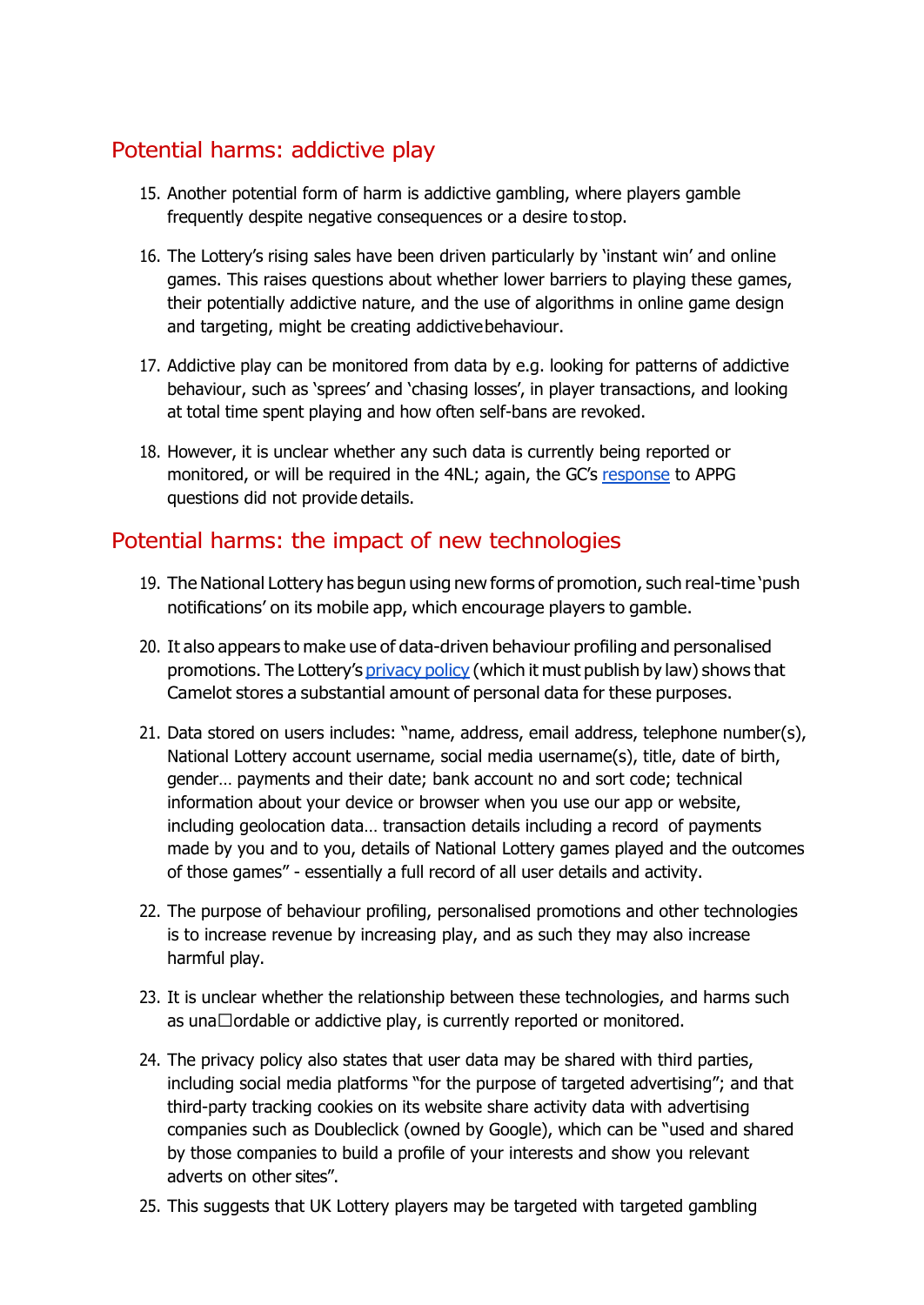adverts from other firms online and on social media, based on their Lottery play.

- 26. Again, the purpose of such adverts is to increase revenue, and as such they may greatly increase the possibility of harmful gambling on third-party sites, particularly where players are vulnerable.
- 27. It is unclear whether the use of these new technologies, or any relationship between them and harmful play, are being reported by Camelot or monitored by the GC, or will be monitored in the 4NL.

# What we know about current harm reporting and monitoring

- 28. The APPG has asked the GC a number of [questions](http://grh-appg.com/wp-content/uploads/2021/09/CH-to-GC-on-Lottery-Competition-June-18.pdf) [o](http://grh-appg.com/wp-content/uploads/2021/09/CH-to-GC-on-Lottery-Competition-June-18.pdf)n harm monitoring in the 4NL, but the GC's [responses](http://grh-appg.com/wp-content/uploads/2021/09/Re-National-Lottery-APPG-GRH-060721.pdf) have not provided detail, only high-level assurances that:
	- a. The GC receives various data from the licensee on a weekly, monthly, quarterly, six monthly and annual basis, through regular management information and reporting requirements and performance review meetings. The details of this data are not specified.
	- b. Targets for harm reduction are used, and may be set via the licence or via conditions of game approvals. No details of how these targets are decided, or what they are, have beensupplied.
	- c. The GC conducts an annual review of the licensee's performance. This review is not publicly available.
- 29. No specific details of the content of these reports or targets is available.
- 30. It is therefore di $\Box$ cult to evaluate whether the harms above are being e $\Box$ ectively monitored; it is di $\Box$ cult for researchers, harm and technical experts to feed into the evolution of the 4NL; and it is di $\Box$ cult for MPs to understand whether the GC is fulfilling its statutory role.

# Transparency and engagement during the 4NL competition

- 31. We are concerned that the award process overall has lacked transparency, and that expert stakeholders have not been given adequate opportunities to feed into the reporting and monitoring requirements in the4NL.
- 32. Although the 4NL [launch](https://www.4nlc.com/PDF/The-Future-of-the-National-Lottery-Competition-Launch.pdf) [document](https://www.4nlc.com/PDF/The-Future-of-the-National-Lottery-Competition-Launch.pdf) [s](https://www.4nlc.com/PDF/The-Future-of-the-National-Lottery-Competition-Launch.pdf)tated "we have been engaging with key stakeholders", Freedom of Information requests [show](https://www.whatdotheyknow.com/request/organisations_consulted_during_t) [that](https://www.whatdotheyknow.com/request/organisations_consulted_during_t) [the](https://www.whatdotheyknow.com/request/organisations_consulted_during_t) [GC](https://www.whatdotheyknow.com/request/organisations_consulted_during_t) [did](https://www.whatdotheyknow.com/request/organisations_consulted_during_t) [not](https://www.whatdotheyknow.com/request/organisations_consulted_during_t) [consult](https://www.whatdotheyknow.com/request/organisations_consulted_during_t) with any external gambling experts, academics, researchers, usersor harm-reduction bodies during the development of the 4NL - only with MPs, existing Lottery bodies, and potential bidders.
- 33. Our own requests to meet the GC during the 4NL process did not receive a reply.
- 34. We are thus concerned that stakeholders with expertise in gambling harms and data reporting have not had the opportunity to feed into the development of the next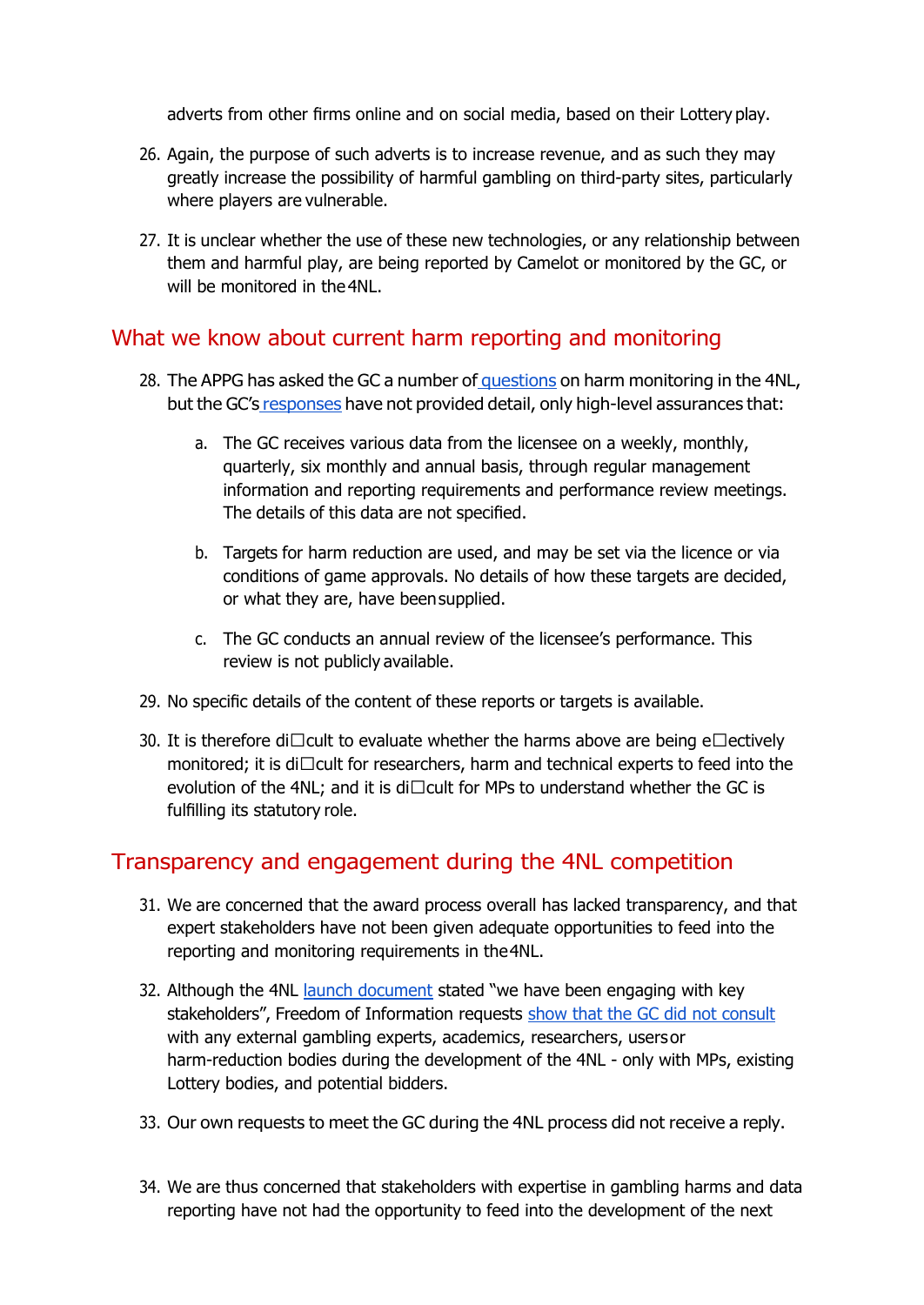licence.

35. This is particularly concerning given concerns raised previously by researchers and MPs about inadequate data usage by the GC (e.g. the Public Accounts Committee's [finding](https://publications.parliament.uk/pa/cm5801/cmselect/cmpubacc/134/13405.htm) [in](https://publications.parliament.uk/pa/cm5801/cmselect/cmpubacc/134/13405.htm) [June](https://publications.parliament.uk/pa/cm5801/cmselect/cmpubacc/134/13405.htm) [2020](https://publications.parliament.uk/pa/cm5801/cmselect/cmpubacc/134/13405.htm) that "The Commission's ability to identify problems and intervene is hindered by its lack of data and insight into the problems that consumers have").

## Our recommendations

- 36. The Secretary of State for DCMS and the GC share a statutory duty to ensure that the interests of every participant in the National Lottery are protected. Given the rise of potentially addictive technologies, and the lack of clarity and transparency in harm monitoring, it is currently unclear whether the 4NL will adequately protect the interests of lottery participants, and thus whether statutory duties are being met.
- 37. We therefore recommend that the GC needs to provide more details of its harm monitoring.
- 38. The GC should publish full specifications of the data it currently requires to be reported, and seek feedback from other stakeholders, to help mitigate the potential harms described above.
- 39. Specifically, the GC should publish full specifications of the data currently reported byCamelotin its regular managementinformation reports and performance reviews (i.e. not the raw data, but the definitions of what must be reported). This would help stakeholders understand which harms are currently monitored (and would help researchers and MPs better understand what information they can expect the GC to provide), and which harms are not monitored.
- 40. The GC should also publish full details of how regulatory reporting requirements are intended to change in 4NL. There is no reason why this should be commercially confidential.
- 41. The GC should share Camelot's past annual performance reviews with the Committee members, if it does not do soalready.
- 42. The GC should also answer the following questions:
	- a. Precisely what, if any, data-driven performance targets on harm reduction have been given to the current licensee, and how is this expected to change in the 4NL?
	- b. Has the GC used data to analyse the impact of push notifications and personalised promotions on harmful play, and if so how?
	- c. Under section 10.9 of the current licence, does the GC have access to all the software and databases available to the licensee's technical sta $\Box$ ; does it use this access; will this provision be updated in the 4NL; and how will this provision be updated for data held by third parties, e.g. analyticsdata?